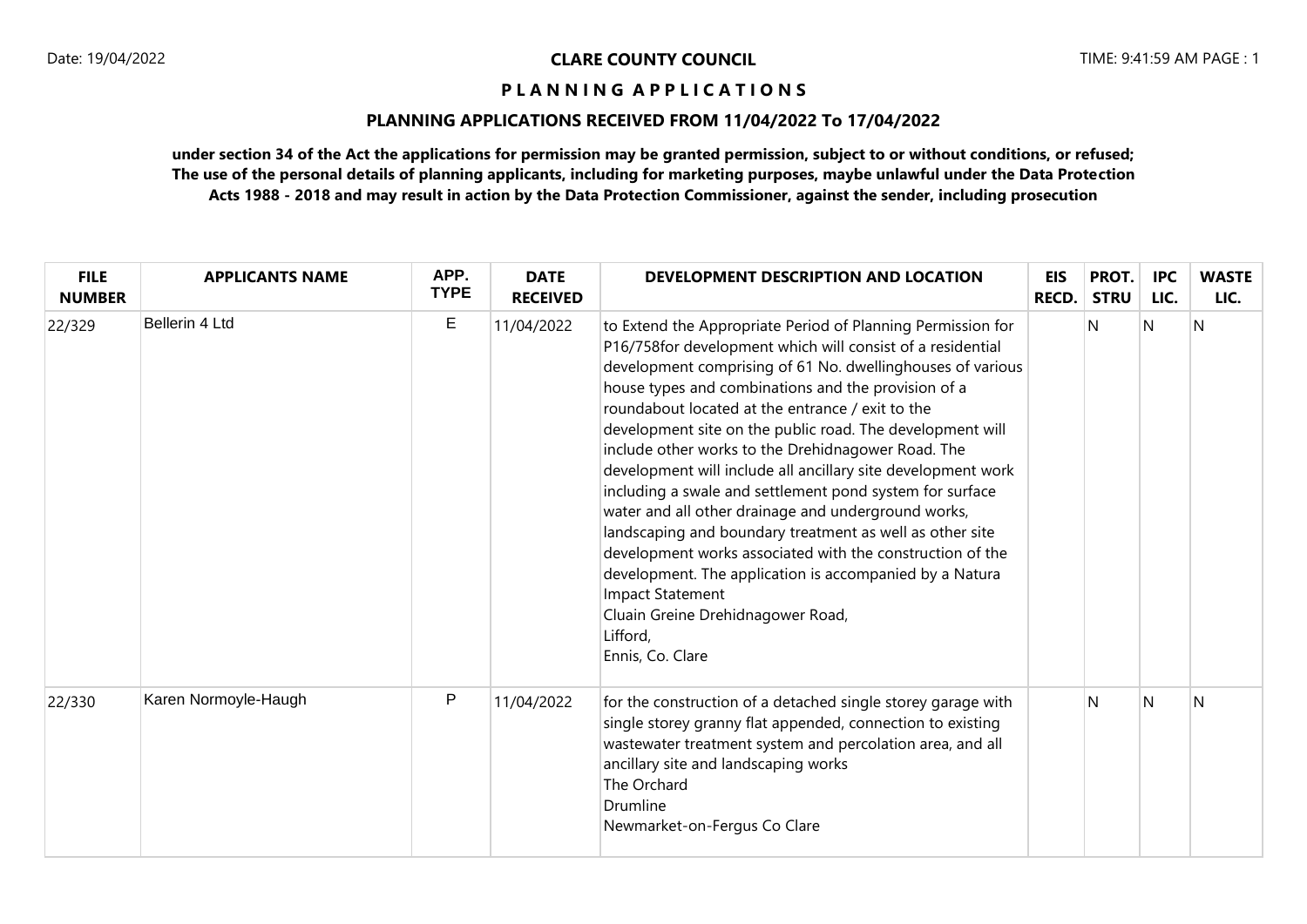### **PLANNING APPLICATIONS RECEIVED FROM 11/04/2022 To 17/04/2022**

| 22/331 | Rachael Haugh & Daniel Lynch | P | 12/04/2022 | to construct an extension to an existing bungalow with<br>associated ancillary site works<br>Killard<br>Doonbeg<br>Co Clare                                                                                                                                                | N | IN. | N              |
|--------|------------------------------|---|------------|----------------------------------------------------------------------------------------------------------------------------------------------------------------------------------------------------------------------------------------------------------------------------|---|-----|----------------|
| 22/332 | Liz & Philip Bayfield        | P | 12/04/2022 | for to construct a dormer extension and to reconfigure<br>existing dormers and front elevation facing the public road, a<br>garden shed to rear, a new wastewater treatment system and<br>associated site works at existing house<br>Lough North Tld<br>Doolin<br>Co Clare | N | N   | N              |
| 22/333 | Deirdre Kiely & Eve Watson   | P | 12/04/2022 | for to construct a sunroom extension and associated site<br>works at existing house<br>Derreen Tld<br>Liscannor<br>Co Clare                                                                                                                                                | N | N   | $\overline{N}$ |
| 22/334 | Michael & Della Malone       | P | 12/04/2022 | for to construct a sunroom extension and associated site<br>works to existing house<br><b>Ballyvrislaun Tld</b><br>Liscannor<br>Co Clare                                                                                                                                   | N | N   | N              |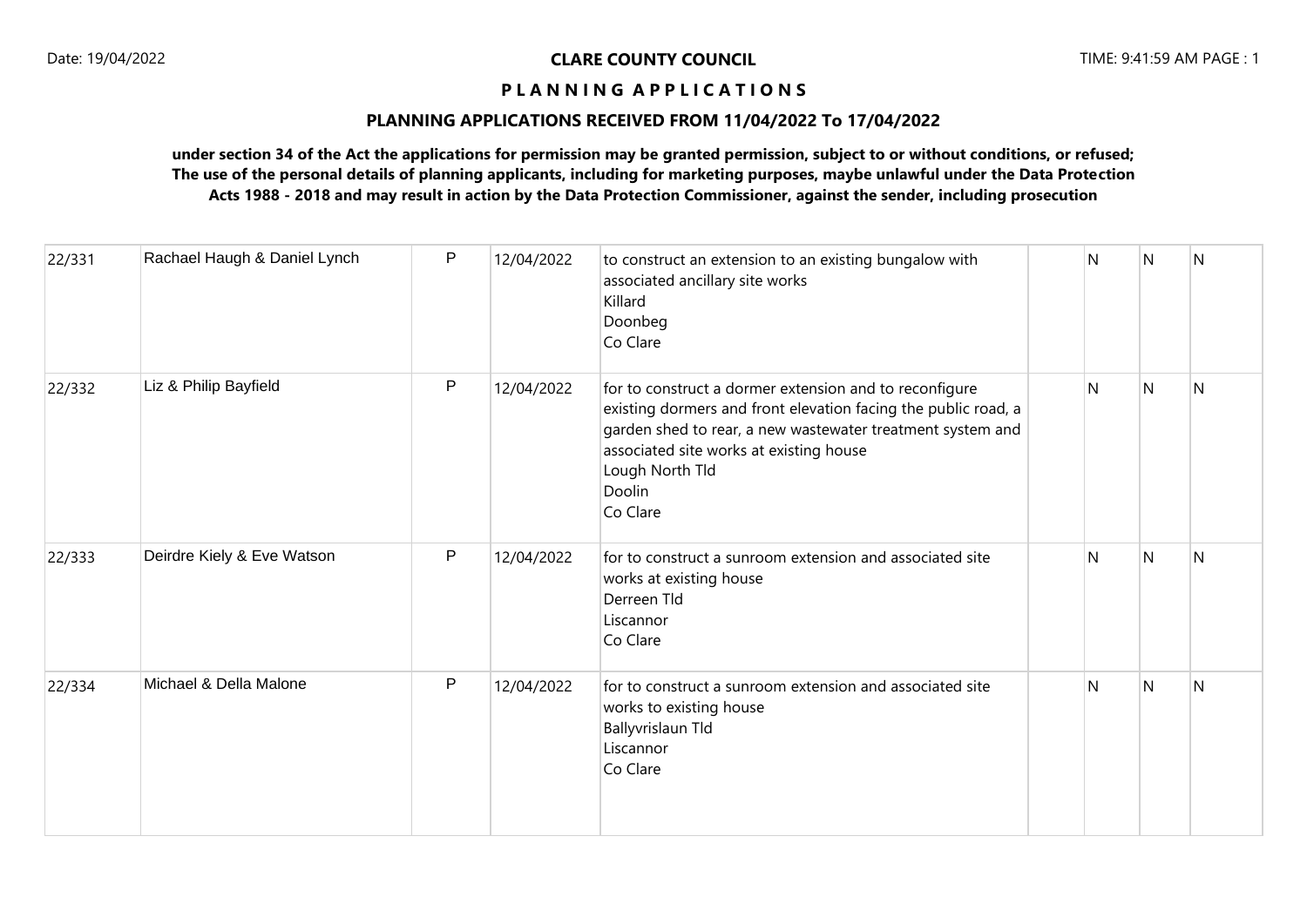### **PLANNING APPLICATIONS RECEIVED FROM 11/04/2022 To 17/04/2022**

| 22/335 | Donna McAleese & Keith Bloomfield | $\circ$      | 12/04/2022 | permission to build a new dwelling, install a wastewater<br>treatment system & all other associated site and ancillary<br>works<br>Doonagore<br>Doolin<br>Co Clare                                                                                                                                                                                                                     | N | N            | <sup>N</sup> |
|--------|-----------------------------------|--------------|------------|----------------------------------------------------------------------------------------------------------------------------------------------------------------------------------------------------------------------------------------------------------------------------------------------------------------------------------------------------------------------------------------|---|--------------|--------------|
| 22/336 | Lauren Browne                     | P            | 12/04/2022 | to construct a dwelling house, entrance, installation of a<br>proprietary treatment system and polishing filter and all<br>associated site works<br>Springfield<br>Sixmilebridge<br>Co Clare                                                                                                                                                                                           | N | <sup>N</sup> | N            |
| 22/337 | Jack & Mary O'Riordan             | $\mathsf{P}$ | 12/04/2022 | the development will consist of the replacement of the<br>existing dwelling with a new passive standard two storey<br>dwelling, containing four bedrooms and garage. This<br>application also provides for the upgrade of the existing on-<br>site waste water treatment system and associated site works<br><b>Ballyellery Cottage</b><br>Ballyellery<br>Liscannor, Co Clare V95 R9P6 | N | N            | N            |
| 22/338 | R Connaire                        | P            | 13/04/2022 | to construct dwelling house, septic tank, percolation area and<br>new site entrance<br>Langough<br>Newmarket-on-Fergus<br>Co Clare                                                                                                                                                                                                                                                     | N | N            | N            |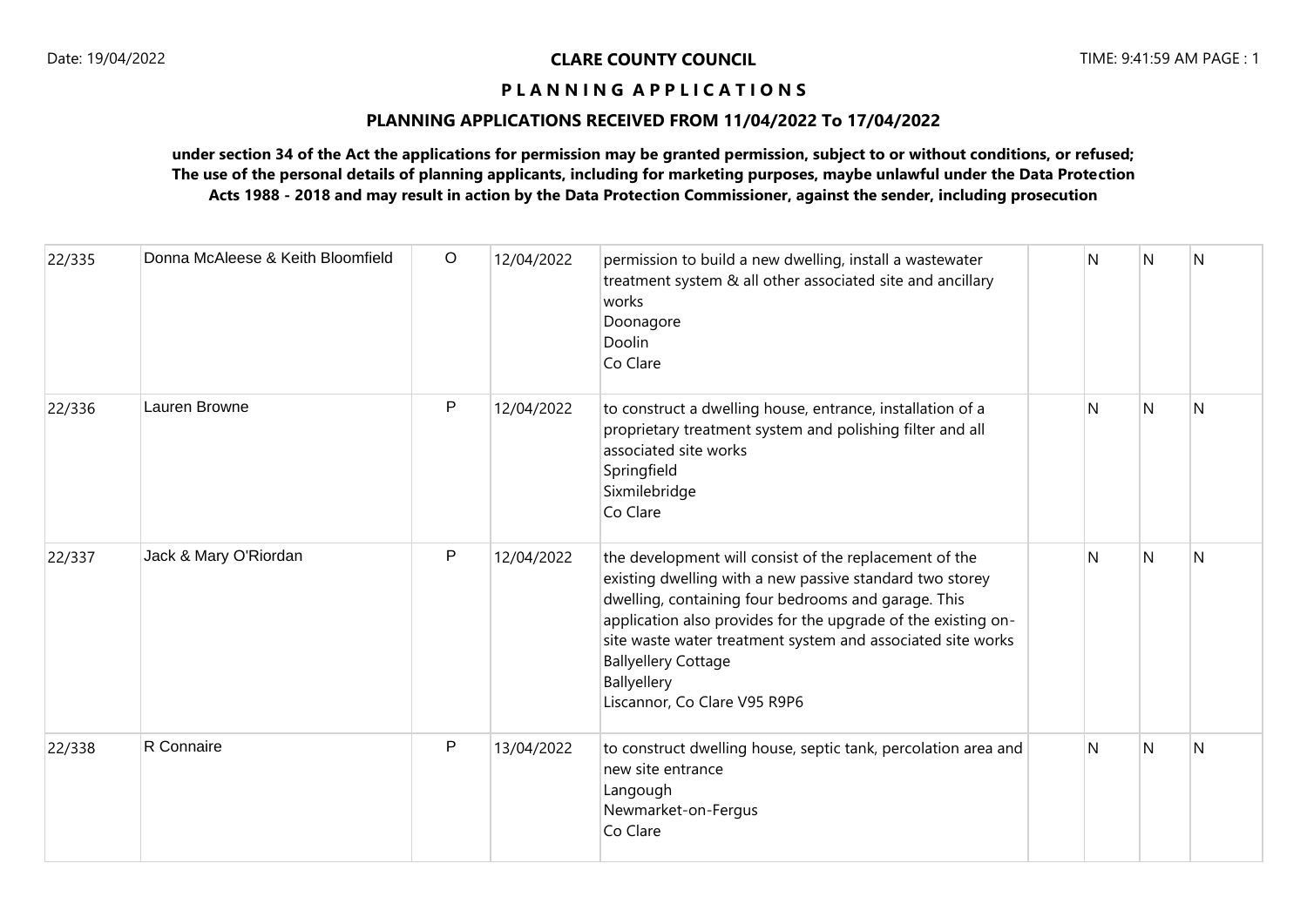### **PLANNING APPLICATIONS RECEIVED FROM 11/04/2022 To 17/04/2022**

| 22/339 | James McNamara  | P            | 13/04/2022 | for construction of a dwelling house, garage, wastewater<br>treatment system and new entrance including ancillary site<br>works<br>Tyreagh Upper<br>Tulla<br>Co Clare                                                                                                                                                                                                                                                                                                                                                                                      | N | N | N |
|--------|-----------------|--------------|------------|------------------------------------------------------------------------------------------------------------------------------------------------------------------------------------------------------------------------------------------------------------------------------------------------------------------------------------------------------------------------------------------------------------------------------------------------------------------------------------------------------------------------------------------------------------|---|---|---|
| 22/340 | Paul Knapp      | $\mathsf{R}$ | 13/04/2022 | for the following development to the existing building which<br>is a protected structure (RPS No. 130); (a) to retain change of<br>use of the building from church / school to a single private<br>residential unit; and (b) PERMISSION to replace the existing<br>roof covering with natural slate, re-render the exterior of the<br>building with lime render, provide three no. new conversion<br>roof windows to the rear of the roof and all associated<br>ancillary site works<br>The Old School House & Church<br>Mountshannon<br>Co Clare V94 AT2W | γ | N | N |
| 22/341 | Joe & Ann Boyle | $\mathsf{R}$ | 13/04/2022 | to RETAIN conversion / change of use of the former<br>outbuilding to the rear of the dwelling house to use as part<br>of the dwelling house along with associated site works<br>Railway Road<br>Kilkee<br>Co Clare                                                                                                                                                                                                                                                                                                                                         | N | N | N |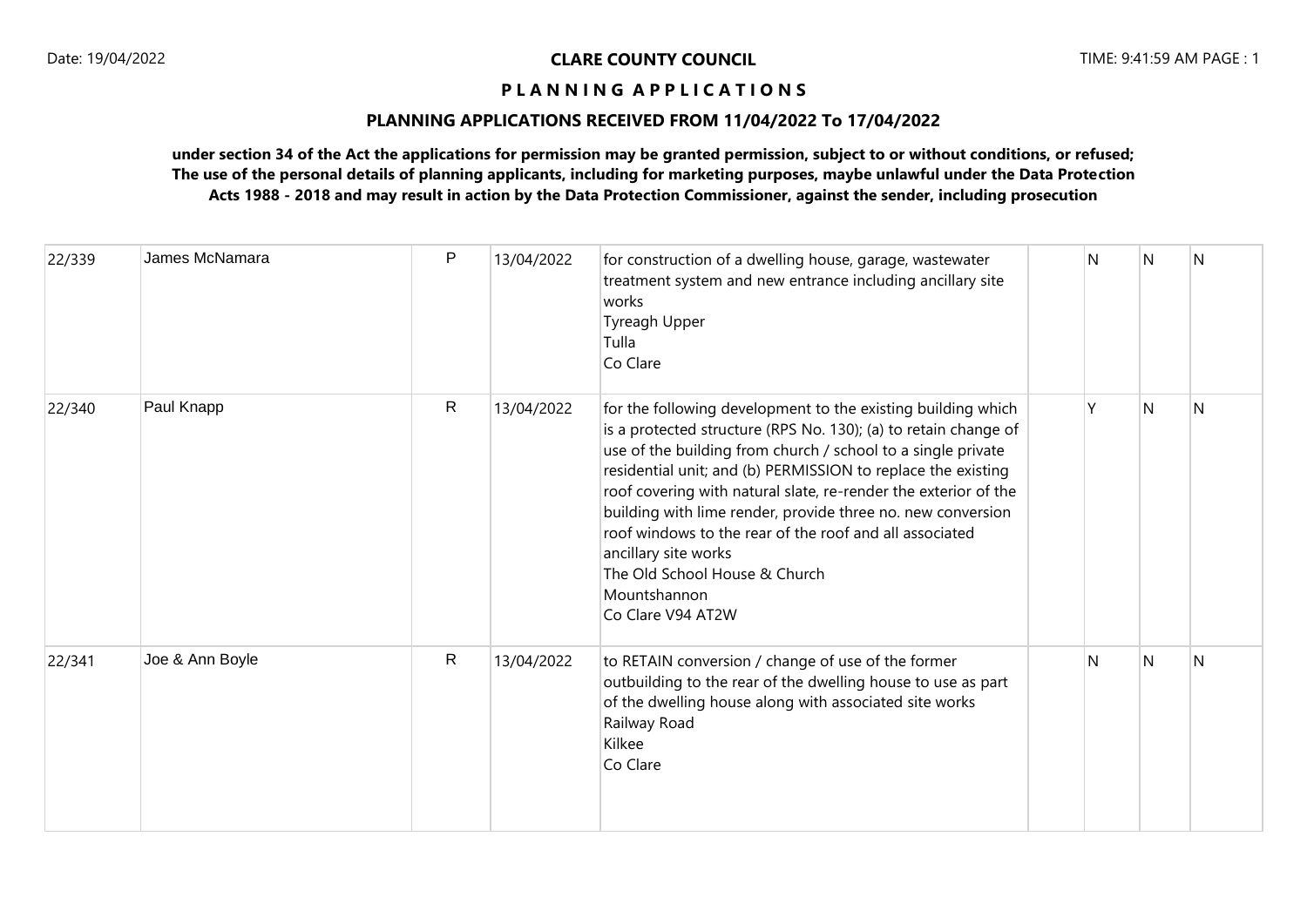### **PLANNING APPLICATIONS RECEIVED FROM 11/04/2022 To 17/04/2022**

| 22/342 | Darragh Collins          | $\mathsf{R}$ | 13/04/2022 | for the following development (a) to RETAIN the change of<br>use of the existing building fronting O'Connell Street, from<br>the guesthouse use previously authorised under planning<br>permission ref no. P16/1016 to two no. townhouses, to<br>include minor alterations to the front elevation of the<br>building, revised internal layout and revised rear extension<br>footprint & design; and (b) PERMISSION to construct a<br>further two no. new townhouses to the rear of the subject<br>site fronting Smiths Lane along with all associated ancillary<br>site works and services<br>O'Connell St, / Smiths Lane<br>Kilkee<br>Co Clare | N | N | N |
|--------|--------------------------|--------------|------------|-------------------------------------------------------------------------------------------------------------------------------------------------------------------------------------------------------------------------------------------------------------------------------------------------------------------------------------------------------------------------------------------------------------------------------------------------------------------------------------------------------------------------------------------------------------------------------------------------------------------------------------------------|---|---|---|
| 22/343 | Marcin Reczmien          | $\mathsf{R}$ | 14/04/2022 | for the construction of a detached shed and the creation of a<br>new entrance accessing the rear of the site, all with<br>associated site works<br>Ahasla<br><b>Maurices Mills</b><br>Ennistymon, Co Clare                                                                                                                                                                                                                                                                                                                                                                                                                                      | N | N | N |
| 22/344 | Eugene & Ruth Fitzgibbon | P            | 14/04/2022 | to erect a steel clad shed to rear of existing dwelling, with all<br>associated site works<br>Shallee<br>Kilnamona<br>Co Clare                                                                                                                                                                                                                                                                                                                                                                                                                                                                                                                  | N | N | N |